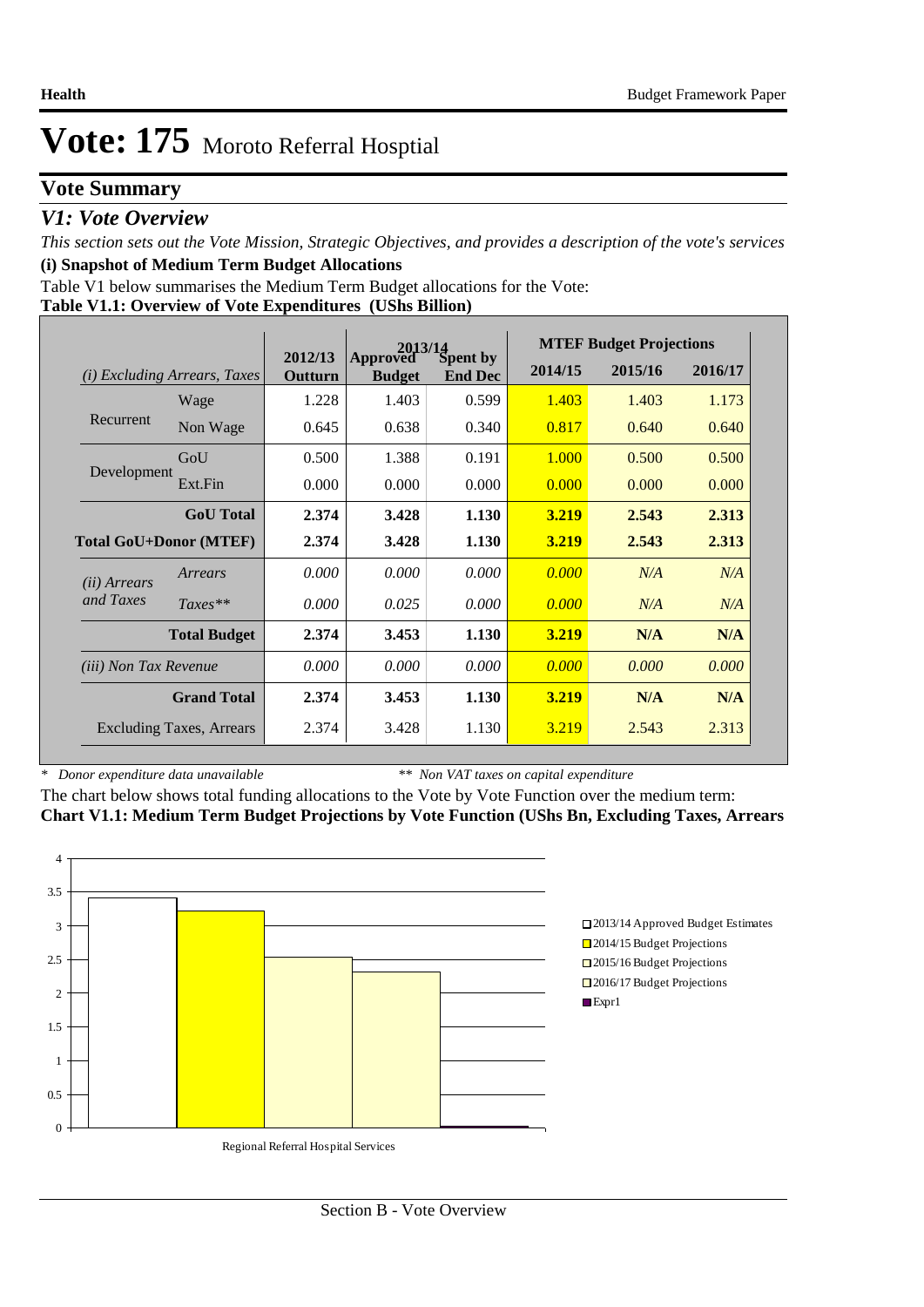## **Vote Summary**

## **(ii) Vote Mission Statement**

#### The Vote's Mission Statement is:

*To increase access of all people in Karamoja Region and beyond to quality general and specialized health services.*

### **(iii) Vote Outputs which Contribute to Priority Sector Outcomes**

The table below sets out the vote functions and outputs delivered by the vote which the sector considers as contributing most to priority sector outcomes.

| <b>Table V1.2: Sector Outcomes, Vote Functions and Key Outputs</b> |                                                                                   |                                                                                                   |  |  |  |  |  |  |  |
|--------------------------------------------------------------------|-----------------------------------------------------------------------------------|---------------------------------------------------------------------------------------------------|--|--|--|--|--|--|--|
| <b>Sector Outcome 1:</b>                                           | <b>Sector Outcome 2:</b>                                                          | <b>Sector Outcome 3:</b>                                                                          |  |  |  |  |  |  |  |
| Increased deliveries in health facilities                          | Children under one year old protected<br><i>against life threatening diseases</i> | Health facilities receive adequate stocks<br>of essential medicines and health<br>supplies (EMHS) |  |  |  |  |  |  |  |
| Vote Function: 08 56 Regional Referral Hospital Services           |                                                                                   |                                                                                                   |  |  |  |  |  |  |  |
| <b>Outputs Contributing to Outcome 1:</b>                          | <b>Outputs Contributing to Outcome 2:</b>                                         | <b>Outputs Contributing to Outcome 3:</b>                                                         |  |  |  |  |  |  |  |
| Outputs Provided                                                   | <b>Outputs Provided</b>                                                           | None                                                                                              |  |  |  |  |  |  |  |
| 085601 Inpatient services                                          | 085606 Prevention and rehabilitation                                              |                                                                                                   |  |  |  |  |  |  |  |
| 085602 Outpatient services                                         | services                                                                          |                                                                                                   |  |  |  |  |  |  |  |
| 085606 Prevention and rehabilitation<br>services                   |                                                                                   |                                                                                                   |  |  |  |  |  |  |  |
| Capital Purchases                                                  |                                                                                   |                                                                                                   |  |  |  |  |  |  |  |
| 085680 Hospital<br>Construction/rehabilitation                     |                                                                                   |                                                                                                   |  |  |  |  |  |  |  |
| 085681 Staff houses construction and<br>rehabilitation             |                                                                                   |                                                                                                   |  |  |  |  |  |  |  |

## *V2: Past Vote Performance and Medium Term Plans*

*This section describes past and future vote performance, in terms of key vote outputs and plans to address sector policy implementation issues.* 

### **(i) Past and Future Planned Vote Outputs**

In this F/Y a chain link fence was constructed to enclose the entire hospital land. *2012/13 Performance*

### *Preliminary 2013/14 Performance*

Procurement process for construction of three semi-detached staff houses of 6 units in total at a cost of Ugx 478,994,710 has been completed. Works to commence in February 2013 and is expected to be completed in August 2013.

### **Table V2.1: Past and 201/12 Key Vote Outputs\***

| <i>Vote, Vote Function</i><br><b>Key Output</b>        | <b>Approved Budget and</b><br><b>Planned outputs</b>                                 | 2013/14<br><b>Spending and Outputs</b><br><b>Achieved by End Dec</b>                    | 2014/15<br><b>Proposed Budget and</b><br><b>Planned Outputs</b>                      |
|--------------------------------------------------------|--------------------------------------------------------------------------------------|-----------------------------------------------------------------------------------------|--------------------------------------------------------------------------------------|
| <b>Vote: 175 Moroto Referral Hosptial</b>              |                                                                                      |                                                                                         |                                                                                      |
|                                                        | <b>Vote Function: 0856 Regional Referral Hospital Services</b>                       |                                                                                         |                                                                                      |
| Output: 085601                                         | <b>Inpatient services</b>                                                            |                                                                                         |                                                                                      |
| Description of Outputs:                                | 12,500 general admissions<br>5 days average length of stay<br>95% bed occupancy rate | 2,986 Total Admissions<br>6 days of Average Length of<br>Stay<br>124 Bed Occupancy Rate | 15,000 general admissions<br>5 days average length of stay<br>95% bed occupancy rate |
| Performance Indicators:<br>No. of in patients admitted | 12500                                                                                | 2.986                                                                                   | 15,000                                                                               |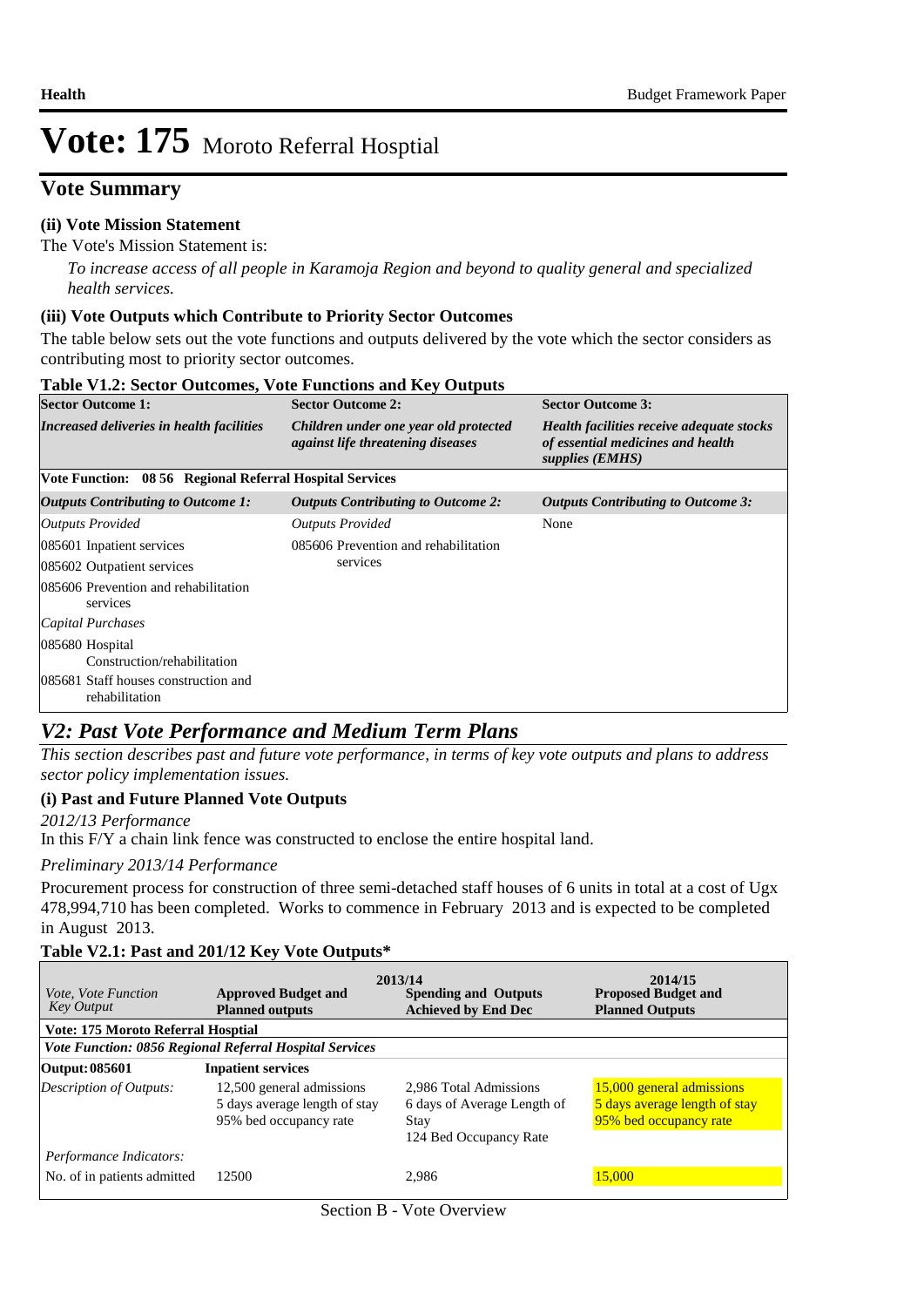## **Vote Summary**

|                                                    |                                                                                                                                                                                                                                                                                                                                                                                                                                                                                                                                                                                                                                                                                                                     | 2013/14                                                                                                                                                                                       |       | 2014/15                                                                                                                                                                                                                                                                                                                                                                                                                                                                                                                                                                                                                                                                                                                    |       |
|----------------------------------------------------|---------------------------------------------------------------------------------------------------------------------------------------------------------------------------------------------------------------------------------------------------------------------------------------------------------------------------------------------------------------------------------------------------------------------------------------------------------------------------------------------------------------------------------------------------------------------------------------------------------------------------------------------------------------------------------------------------------------------|-----------------------------------------------------------------------------------------------------------------------------------------------------------------------------------------------|-------|----------------------------------------------------------------------------------------------------------------------------------------------------------------------------------------------------------------------------------------------------------------------------------------------------------------------------------------------------------------------------------------------------------------------------------------------------------------------------------------------------------------------------------------------------------------------------------------------------------------------------------------------------------------------------------------------------------------------------|-------|
| Vote, Vote Function<br><b>Key Output</b>           | <b>Approved Budget and</b><br><b>Planned outputs</b>                                                                                                                                                                                                                                                                                                                                                                                                                                                                                                                                                                                                                                                                | <b>Spending and Outputs</b><br><b>Achieved by End Dec</b>                                                                                                                                     |       | <b>Proposed Budget and</b><br><b>Planned Outputs</b>                                                                                                                                                                                                                                                                                                                                                                                                                                                                                                                                                                                                                                                                       |       |
| Bed occupancy rate<br>(inpatients)                 | 85%                                                                                                                                                                                                                                                                                                                                                                                                                                                                                                                                                                                                                                                                                                                 | 124                                                                                                                                                                                           |       | 95                                                                                                                                                                                                                                                                                                                                                                                                                                                                                                                                                                                                                                                                                                                         |       |
| Average rate of stay for<br>inpatients (no. days)  | 5                                                                                                                                                                                                                                                                                                                                                                                                                                                                                                                                                                                                                                                                                                                   | 6                                                                                                                                                                                             |       | 5                                                                                                                                                                                                                                                                                                                                                                                                                                                                                                                                                                                                                                                                                                                          |       |
| Output Cost: UShs Bn:                              | 0.783                                                                                                                                                                                                                                                                                                                                                                                                                                                                                                                                                                                                                                                                                                               | UShs Bn:                                                                                                                                                                                      | 0.167 | <b>UShs Bn:</b>                                                                                                                                                                                                                                                                                                                                                                                                                                                                                                                                                                                                                                                                                                            | 0.936 |
| <b>Output: 085602</b>                              | <b>Outpatient services</b>                                                                                                                                                                                                                                                                                                                                                                                                                                                                                                                                                                                                                                                                                          |                                                                                                                                                                                               |       |                                                                                                                                                                                                                                                                                                                                                                                                                                                                                                                                                                                                                                                                                                                            |       |
| Description of Outputs:<br>Performance Indicators: | -50,650 patients attended to in<br>general out-patient clinic<br>5,000 patients attended to in<br>specialized outpatient clinic                                                                                                                                                                                                                                                                                                                                                                                                                                                                                                                                                                                     | 12,787 Patients attended to in<br>General Out-patient clinic<br>2,814 Patients attended to in<br>Specialized outpatient clinic                                                                |       | 52,500 patients attended to in<br>general out-patient clinic<br>5,000 patients attended to in<br>specialized outpatient clinic                                                                                                                                                                                                                                                                                                                                                                                                                                                                                                                                                                                             |       |
| No. of specialised<br>outpatients attended to      | 5000                                                                                                                                                                                                                                                                                                                                                                                                                                                                                                                                                                                                                                                                                                                | 2,814                                                                                                                                                                                         |       | 5,000                                                                                                                                                                                                                                                                                                                                                                                                                                                                                                                                                                                                                                                                                                                      |       |
| No. of general outpatients<br>attended to          | 50000                                                                                                                                                                                                                                                                                                                                                                                                                                                                                                                                                                                                                                                                                                               | 12,787                                                                                                                                                                                        |       | 52,500                                                                                                                                                                                                                                                                                                                                                                                                                                                                                                                                                                                                                                                                                                                     |       |
| Output Cost: UShs Bn:                              | 0.355                                                                                                                                                                                                                                                                                                                                                                                                                                                                                                                                                                                                                                                                                                               | <b>UShs Bn:</b>                                                                                                                                                                               | 0.077 | <b>UShs Bn:</b>                                                                                                                                                                                                                                                                                                                                                                                                                                                                                                                                                                                                                                                                                                            | 0.401 |
| <b>Output: 085604</b>                              | <b>Diagnostic services</b>                                                                                                                                                                                                                                                                                                                                                                                                                                                                                                                                                                                                                                                                                          |                                                                                                                                                                                               |       |                                                                                                                                                                                                                                                                                                                                                                                                                                                                                                                                                                                                                                                                                                                            |       |
| Description of Outputs:                            | 11,000 lab tests done<br>900 X-rays (imaging) done                                                                                                                                                                                                                                                                                                                                                                                                                                                                                                                                                                                                                                                                  | 5,221 Lab Tests Done<br>365 X-Rays done<br>406 Ultrasound scan done                                                                                                                           |       | 11,500 lab tests done<br>1200 X-rays (imaging) done                                                                                                                                                                                                                                                                                                                                                                                                                                                                                                                                                                                                                                                                        |       |
| Performance Indicators:                            |                                                                                                                                                                                                                                                                                                                                                                                                                                                                                                                                                                                                                                                                                                                     |                                                                                                                                                                                               |       |                                                                                                                                                                                                                                                                                                                                                                                                                                                                                                                                                                                                                                                                                                                            |       |
| Patient xrays (imaging)                            | 900                                                                                                                                                                                                                                                                                                                                                                                                                                                                                                                                                                                                                                                                                                                 | 365                                                                                                                                                                                           |       | 1200                                                                                                                                                                                                                                                                                                                                                                                                                                                                                                                                                                                                                                                                                                                       |       |
| No. of labs/tests                                  | 11000                                                                                                                                                                                                                                                                                                                                                                                                                                                                                                                                                                                                                                                                                                               | 5221                                                                                                                                                                                          |       | 11500                                                                                                                                                                                                                                                                                                                                                                                                                                                                                                                                                                                                                                                                                                                      |       |
| Output Cost: UShs Bn:                              | 0.120                                                                                                                                                                                                                                                                                                                                                                                                                                                                                                                                                                                                                                                                                                               | $UShs Bn$ :                                                                                                                                                                                   | 0.027 | <b>UShs Bn:</b>                                                                                                                                                                                                                                                                                                                                                                                                                                                                                                                                                                                                                                                                                                            | 0.104 |
| <b>Output: 085605</b>                              | <b>Hospital Management and support services</b>                                                                                                                                                                                                                                                                                                                                                                                                                                                                                                                                                                                                                                                                     |                                                                                                                                                                                               |       |                                                                                                                                                                                                                                                                                                                                                                                                                                                                                                                                                                                                                                                                                                                            |       |
| <b>Description of Outputs:</b>                     | 4 Specialists outreaches to<br>general and PNFP Hospitals<br>and HC IV.<br>5 Doctors facilitated to do their<br>duties<br>Night allowances paid to staff<br>for 432 nights.<br>Disturbance/settlement<br>allowance paid to 40 staff<br>posted.<br>Safari day allowance paid to<br>120 staff.<br>Special duty allowance<br>(evening, night and weekend<br>calls) paid on daily basis to<br>senior staff.<br>Medical expenses paid to staff<br>who require services not<br>available in the hospital.<br>Funeral and burrial expenses<br>made for staff and their<br>immediate family members.<br>Adverts for procurement of<br>goods and services made in the<br>gazzetes.<br>Four workshops conducted for<br>staff. | Duty facilitation paid to health<br>workers<br>Travel facilitation paid to staff<br>Settlement allowance paid to<br>new staff<br>Safari day allowance and<br>overtime allowence paid to staff |       | 4 Specialists outreaches to<br>general and PNFP Hospitals<br>and HC IV.<br>5 Doctors facilitated to do their<br>duties<br>Night allowances paid to staff<br>for 432 nights.<br>Disturbance/settlement<br>allowance paid to 40 staff<br>posted.<br>Safari day allowance paid to<br>120 staff.<br>Special duty allowance<br>(evening, night and weekend<br>calls) paid on daily basis to<br>senior staff.<br>Medical expenses paid to staff<br>who require services not<br>available in the hospital.<br><b>Funeral and burrial expenses</b><br>made for staff and their<br>immediate family members.<br>Adverts for procurement of<br>goods and services made in the<br>gazzetes.<br>Four workshops conducted for<br>staff. |       |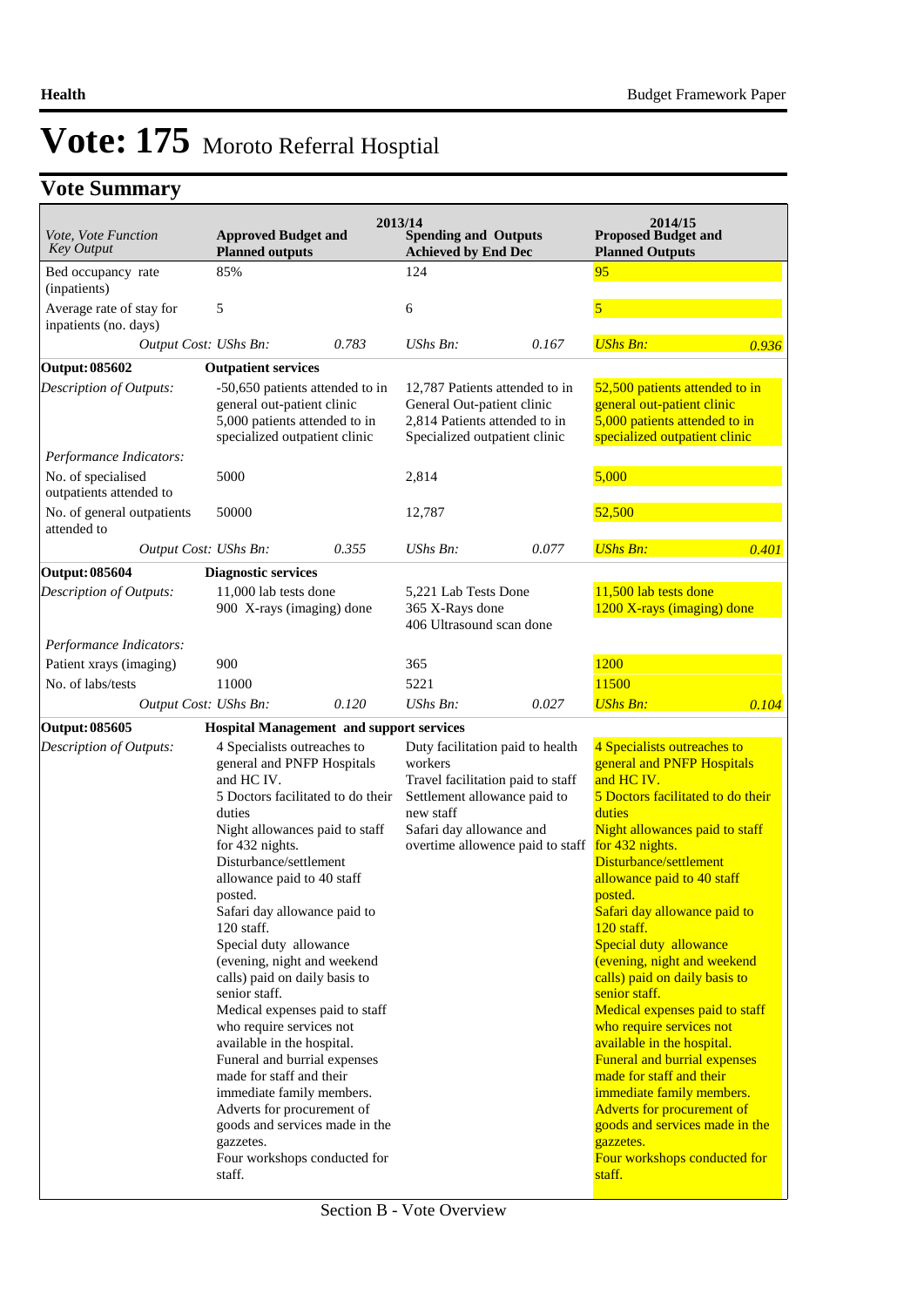## **Vote Summary**

| Vote, Vote Function<br><b>Key Output</b>           | <b>Approved Budget and</b><br><b>Planned outputs</b>                                                                                                                                                                                                                                                                                                                                                                                                                                                                                                                                                                                                                                                                                                                                                                                                                                                                                          | 2013/14 | <b>Spending and Outputs</b><br><b>Achieved by End Dec</b>                                                                       |                                                                   | 2014/15<br><b>Proposed Budget and</b><br><b>Planned Outputs</b>                                                                                                                                                                                                                                                                                                                                                                                                                                                                                                                                                                                                                                                                                                                                                                                                                                                                                                                                       |       |
|----------------------------------------------------|-----------------------------------------------------------------------------------------------------------------------------------------------------------------------------------------------------------------------------------------------------------------------------------------------------------------------------------------------------------------------------------------------------------------------------------------------------------------------------------------------------------------------------------------------------------------------------------------------------------------------------------------------------------------------------------------------------------------------------------------------------------------------------------------------------------------------------------------------------------------------------------------------------------------------------------------------|---------|---------------------------------------------------------------------------------------------------------------------------------|-------------------------------------------------------------------|-------------------------------------------------------------------------------------------------------------------------------------------------------------------------------------------------------------------------------------------------------------------------------------------------------------------------------------------------------------------------------------------------------------------------------------------------------------------------------------------------------------------------------------------------------------------------------------------------------------------------------------------------------------------------------------------------------------------------------------------------------------------------------------------------------------------------------------------------------------------------------------------------------------------------------------------------------------------------------------------------------|-------|
|                                                    | Staff facilitated for short and<br>long term training.<br>Facilities for workshops hired.<br>Five board meetings held.<br>Magazines and relevant books<br>for management functions and<br>service delivery procured.<br>Computers serviced, accessories<br>and parts procured.<br>Medical and administrative<br>forms printed, stationery<br>procured and photocopying and<br>binding services procured.<br>Small office equipment<br>procured Bad debts paid.<br>Bank charges and bank related<br>costs met.<br>Subscriptions made to some<br>proffessional bodies to which<br>staff belong.<br>Telecommunication services<br>procured.<br>Expenses on hospital property<br>made.<br>Rental services for staff<br>(doctors) accomodation<br>procured from private entities.<br>Services of armed security<br>guards procured.<br>Long and Short-term<br>consultancy services procured.<br>Radio messages for community<br>sensitization made |         |                                                                                                                                 |                                                                   | <b>Staff facilitated for short and</b><br>long term training.<br>Facilities for workshops hired.<br>Five board meetings held.<br><b>Magazines and relevant books</b><br>for management functions and<br>service delivery procured.<br>Computers serviced, accessories<br>and parts procured.<br><b>Medical and administrative</b><br>forms printed, stationery<br>procured and photocopying and<br>binding services procured.<br>Small office equipment<br>procured Bad debts paid.<br><b>Bank charges and bank related</b><br>costs met.<br>Subscriptions made to some<br>proffessional bodies to which<br>staff belong.<br><b>Telecommunication services</b><br>procured.<br><b>Expenses on hospital property</b><br>made.<br><b>Rental services for staff</b><br>(doctors) accomodation<br>procured from private entities.<br>Services of armed security<br>guards procured.<br><b>Long and Short-term</b><br>consultancy services procured.<br>Radio messages for community<br>sensitization made |       |
|                                                    | Output Cost: UShs Bn:                                                                                                                                                                                                                                                                                                                                                                                                                                                                                                                                                                                                                                                                                                                                                                                                                                                                                                                         | 0.705   | $UShs Bn$ :                                                                                                                     | 0.154                                                             | <b>UShs Bn:</b>                                                                                                                                                                                                                                                                                                                                                                                                                                                                                                                                                                                                                                                                                                                                                                                                                                                                                                                                                                                       | 0.659 |
| <b>Output: 085606</b><br>Description of Outputs:   | Prevention and rehabilitation services<br>-1800 people attended antenatal 574 People attended Antenatal<br>clinic<br>-7000 mothers and children<br>immunized<br>-660 familiy planning contacts                                                                                                                                                                                                                                                                                                                                                                                                                                                                                                                                                                                                                                                                                                                                                |         | Clinic<br>2,288 Mothers and Children<br>Immunized<br>209 Family Planning Contacts                                               |                                                                   | 452 people attended antenatal<br>clinic<br>1,752 mothers and children<br>immunized<br>164 family planning contacts                                                                                                                                                                                                                                                                                                                                                                                                                                                                                                                                                                                                                                                                                                                                                                                                                                                                                    |       |
| Performance Indicators:<br>No. of people receiving | 660                                                                                                                                                                                                                                                                                                                                                                                                                                                                                                                                                                                                                                                                                                                                                                                                                                                                                                                                           |         | 209                                                                                                                             |                                                                   | 164                                                                                                                                                                                                                                                                                                                                                                                                                                                                                                                                                                                                                                                                                                                                                                                                                                                                                                                                                                                                   |       |
| family planning services                           |                                                                                                                                                                                                                                                                                                                                                                                                                                                                                                                                                                                                                                                                                                                                                                                                                                                                                                                                               |         |                                                                                                                                 |                                                                   |                                                                                                                                                                                                                                                                                                                                                                                                                                                                                                                                                                                                                                                                                                                                                                                                                                                                                                                                                                                                       |       |
| No. of people immunised                            | 7000                                                                                                                                                                                                                                                                                                                                                                                                                                                                                                                                                                                                                                                                                                                                                                                                                                                                                                                                          |         | 2,288                                                                                                                           |                                                                   | 1,752                                                                                                                                                                                                                                                                                                                                                                                                                                                                                                                                                                                                                                                                                                                                                                                                                                                                                                                                                                                                 |       |
| No. of antenatal cases                             | 1800<br>Output Cost: UShs Bn:                                                                                                                                                                                                                                                                                                                                                                                                                                                                                                                                                                                                                                                                                                                                                                                                                                                                                                                 | 0.077   | 574<br>UShs Bn:                                                                                                                 | 0.016                                                             | 452                                                                                                                                                                                                                                                                                                                                                                                                                                                                                                                                                                                                                                                                                                                                                                                                                                                                                                                                                                                                   |       |
|                                                    |                                                                                                                                                                                                                                                                                                                                                                                                                                                                                                                                                                                                                                                                                                                                                                                                                                                                                                                                               |         |                                                                                                                                 |                                                                   | <b>UShs Bn:</b>                                                                                                                                                                                                                                                                                                                                                                                                                                                                                                                                                                                                                                                                                                                                                                                                                                                                                                                                                                                       | 0.118 |
| <b>Output: 085681</b><br>Description of Outputs:   | Staff houses construction and rehabilitation<br>- Construction of three 2<br>bedroomed staff houses<br>completed<br>- First phase of 30 unit storied<br>staff house construction                                                                                                                                                                                                                                                                                                                                                                                                                                                                                                                                                                                                                                                                                                                                                              |         | Completion of three 2<br>variations (extra works)<br>units to begin in third quarter,<br>however procurement process<br>ongoing | bedroomed staff house done but<br>ongoing. Construction of the 30 | completion of construction of<br>first phase of 30 units                                                                                                                                                                                                                                                                                                                                                                                                                                                                                                                                                                                                                                                                                                                                                                                                                                                                                                                                              |       |

**Section B - Vote Overview**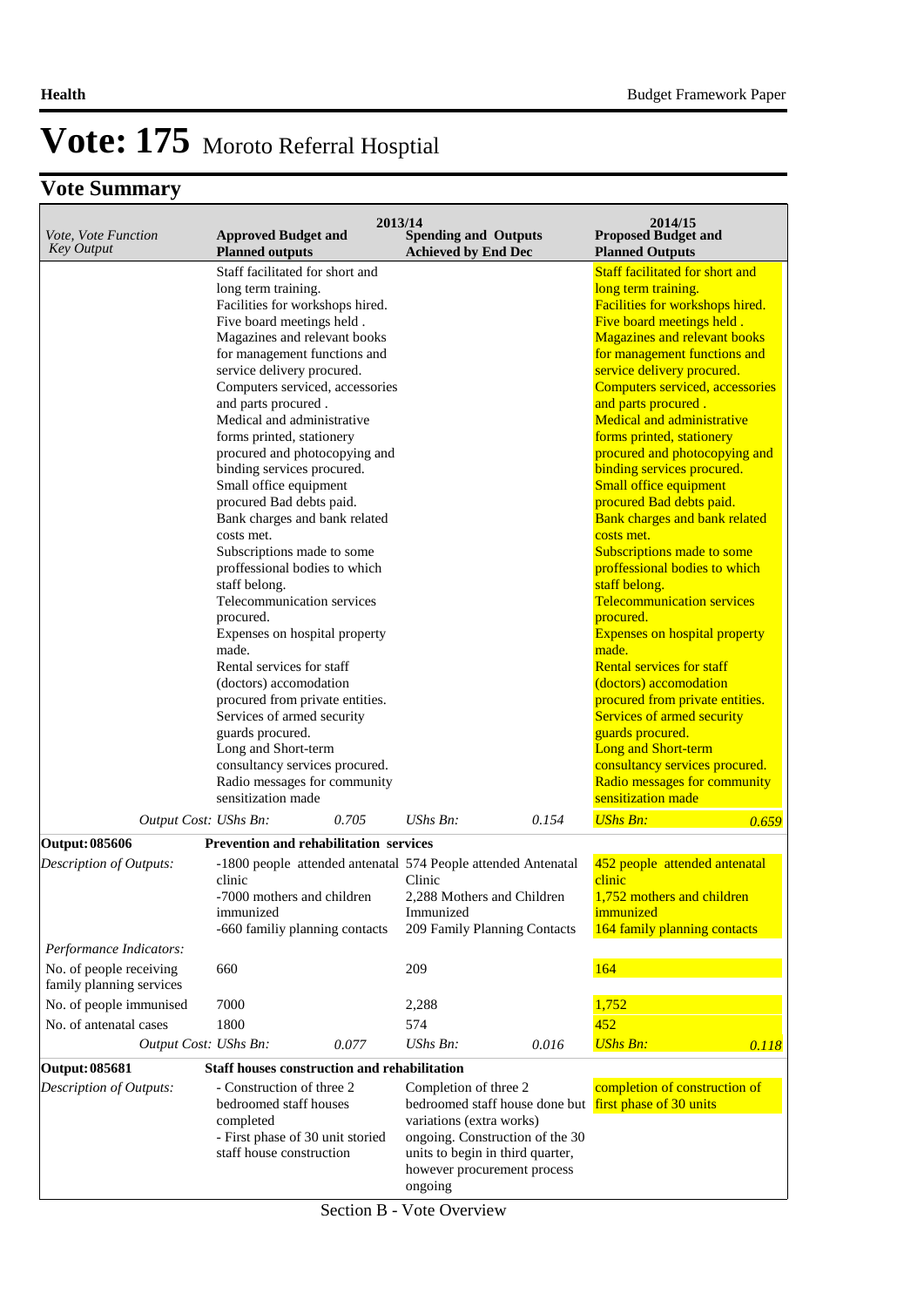## **Vote Summary**

| <i>Vote, Vote Function</i><br><b>Key Output</b>            | <b>Approved Budget and</b><br><b>Planned outputs</b> |       | 2013/14<br><b>Spending and Outputs</b><br><b>Achieved by End Dec</b> |       | 2014/15<br><b>Proposed Budget and</b><br><b>Planned Outputs</b> |                  |
|------------------------------------------------------------|------------------------------------------------------|-------|----------------------------------------------------------------------|-------|-----------------------------------------------------------------|------------------|
| No. of staff houses<br>constructed/rehabilitated           | 30                                                   |       | 00                                                                   |       | 30                                                              |                  |
| Output Cost: UShs Bn:                                      |                                                      | 1.338 | UShs $Bn$ :                                                          | 0.078 | <b>UShs Bn:</b>                                                 | 1.000            |
| <b>Vote Function Cost</b><br><b>Cost of Vote Services:</b> | $UShs Bn:$<br>UShs $Bn$ :                            |       | $3.453$ UShs Bn:<br>3.428 <i>UShs Bn</i> :                           |       | 1.130 <b>UShs Bn:</b><br>1.130 <i>UShs Bn</i> :                 | $3.219$<br>3.219 |

*\* Excluding Taxes and Arrears*

#### *2014/15 Planned Outputs*

12,500 inpatients admissions; 85% bed occupancy rate and 5 day average stay for inpatients. 52,650 outpatient's attendance, 7000 specialized clinic attendance, Total outpatients attendances 59,650; Medicines worth Ugx 0.897 bn delivered by NMS and dispensed, 12,000 lab tests done, 1,000 xray (imaging's) done, 2,500 ANC Attendance, 9,000 people immunised, 660 family planning contacts, Complete construction of three houses each with two units of two bedrooms for staff accommodation in Moroto Regional Referral Hospital worth Ugx 300 million completed; First phase of construction of storied staff fouses of 30 units done worth 1.038 billion; Assorted medical equipmen worth Ugx, 30 million procured; furniture and fittings worth Ugx. 10 million procured; and ICT equipment worth Ugx 10 million procured.

### **Table V2.2: Past and Medum Term Key Vote Output Indicators\***

|                                                                             |                    | 2013/14                 |                                     |                         | <b>MTEF Projections</b> |         |  |  |
|-----------------------------------------------------------------------------|--------------------|-------------------------|-------------------------------------|-------------------------|-------------------------|---------|--|--|
| Vote Function Key Output<br>Indicators and Costs:                           | 2012/13<br>Outturn | <b>Approved</b><br>Plan | <b>Outturn by</b><br><b>End Dec</b> | 2014/15                 | 2015/16                 | 2016/17 |  |  |
| Vote: 175 Moroto Referral Hosptial                                          |                    |                         |                                     |                         |                         |         |  |  |
| Vote Function:0856 Regional Referral Hospital Services                      |                    |                         |                                     |                         |                         |         |  |  |
| Average rate of stay for inpatients                                         |                    | 5                       | 6                                   | $\overline{\mathbf{5}}$ | 5                       | 6       |  |  |
| $(no.$ days)                                                                |                    |                         |                                     |                         |                         |         |  |  |
| Bed occupancy rate (inpatients)                                             |                    | 85%                     | 124                                 | 95                      | 95                      | 95      |  |  |
| No. of in patients admitted                                                 |                    | 12500                   | 2,986                               | 15,000                  | 15000                   | 15000   |  |  |
| No. of general outpatients attended to                                      |                    | 50000                   | 12,787                              | 52,500                  | 54000                   | 56000   |  |  |
| No. of specialised outpatients<br>attended to                               |                    | 5000                    | 2,814                               | 5,000                   | 5500                    | 6500    |  |  |
| Value of medicines<br>received/dispensed (Ush bn)                           |                    | 0.950                   | 0.064                               | 0.600                   | 0.800                   | 1.000   |  |  |
| No. of labs/tests                                                           |                    | 11000                   | 5221                                | 11500                   | 12500                   | 14000   |  |  |
| Patient xrays (imaging)                                                     |                    | 900                     | 365                                 | 1200                    | 1250                    | 1500    |  |  |
| No. of antenatal cases                                                      |                    | 1800                    | 574                                 | 452                     | 2200                    | 2500    |  |  |
| No. of people immunised                                                     |                    | 7000                    | 2,288                               | 1.752                   | 9000                    | 1100    |  |  |
| No. of people receiving family                                              |                    | 660                     | 209                                 | 164                     | 750                     | 900     |  |  |
| planning services                                                           |                    |                         |                                     |                         |                         |         |  |  |
| No. of hospitals benefiting from the<br>rennovation of existing facilities. |                    |                         | 00                                  |                         |                         |         |  |  |
| No. reconstructed/rehabilitated<br>general wards                            |                    | $\overline{2}$          | $00\,$                              | $\overline{0}$          |                         |         |  |  |
| No. of staff houses<br>constructed/rehabilitated                            |                    | 30                      | 00                                  | 30                      | 30                      | 40      |  |  |
| No. of maternity wards constructed                                          |                    |                         | 00                                  |                         |                         |         |  |  |
| No. of maternity wards rehabilitated                                        |                    |                         | 00                                  |                         |                         |         |  |  |
| No. of OPD wards constructed                                                |                    |                         | 00                                  |                         |                         |         |  |  |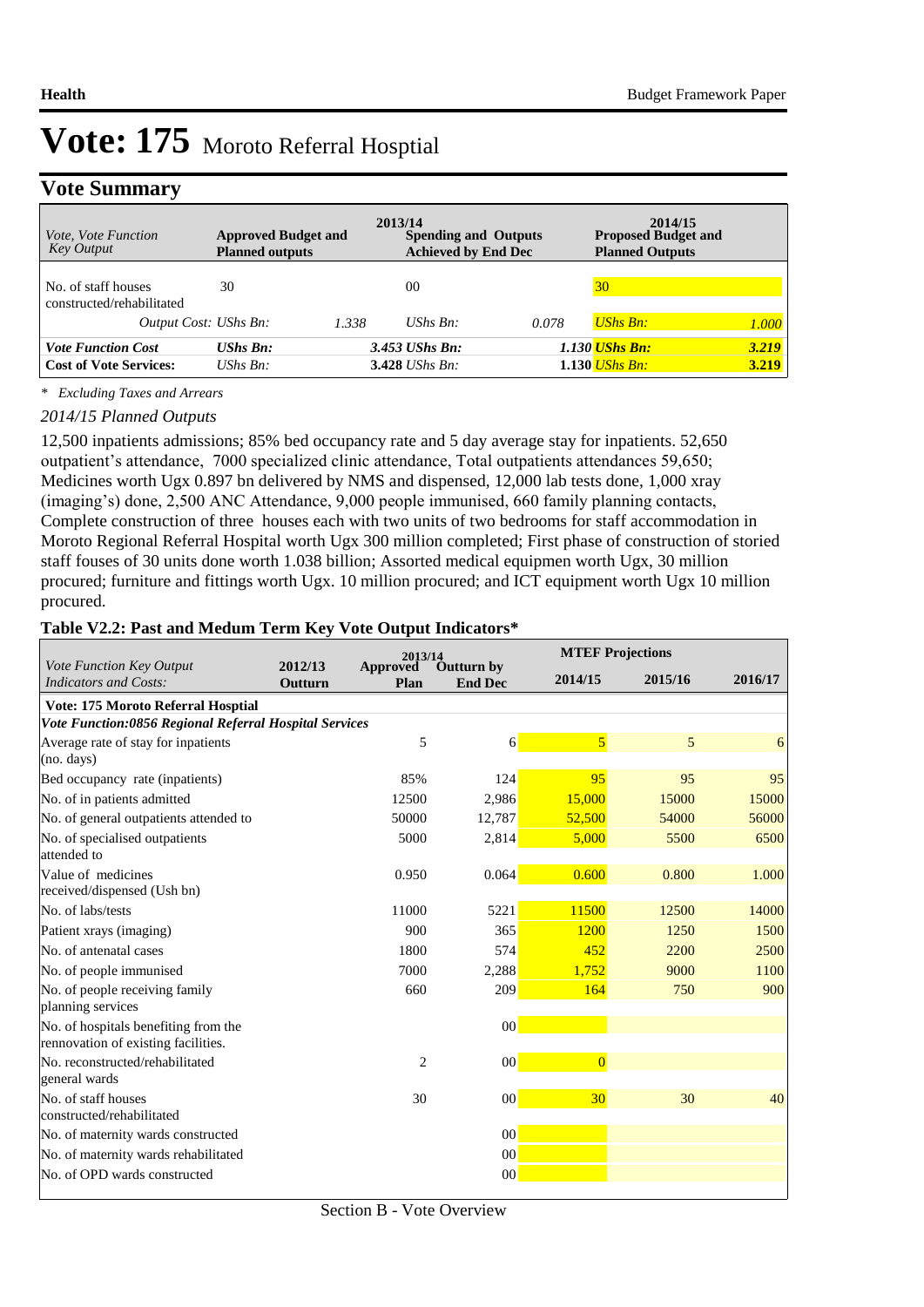## **Vote Summary**

|                                                          |                    | 2013/14                 |                                     |         | <b>MTEF Projections</b> |         |
|----------------------------------------------------------|--------------------|-------------------------|-------------------------------------|---------|-------------------------|---------|
| <i>Vote Function Key Output</i><br>Indicators and Costs: | 2012/13<br>Outturn | Approved<br><b>Plan</b> | <b>Outturn by</b><br><b>End Dec</b> | 2014/15 | 2015/16                 | 2016/17 |
| No. of OPD wards rehabilitated                           |                    |                         | 00                                  |         |                         |         |
| No. of other wards constructed                           |                    |                         | 00                                  |         |                         |         |
| No. of other wards rehabilitated                         |                    |                         | 00                                  |         |                         |         |
| No. of theatres constructed                              |                    |                         | 00                                  |         |                         |         |
| No. of theatres rehabilitated                            |                    |                         | 00                                  |         |                         |         |
| Value of medical equipment<br>procured (Ush Bn)          |                    | 0.0                     | 0.030                               | 0.0     |                         |         |
| <i>Vote Function Cost (UShs bn)</i>                      | 2.374              | 3.428                   | 1.130                               | 3.219   | 2.543                   | 2.313   |
| Cost of Vote Services (UShs Bn)                          | 2.374              | 3.428                   | 1.130                               | 3.219   | 2.543                   | 2.313   |

### *Medium Term Plans*

Construction of Staff houses, OPD, theater-maternity ward-surgical ward complexy, administrative block, EYE/ENT wards, procurement of equipment and machinery and ICT equipment and Furniture.

## **(ii) Efficiency of Vote Budget Allocations**

### **Table V2.3: Allocations to Key Sector and Service Delivery Outputs over the Medium Term**

|                                 | $(i)$ Allocation (Shs Bn) |                                 |     |     | $(ii)$ % Vote Budget |                                 |       |
|---------------------------------|---------------------------|---------------------------------|-----|-----|----------------------|---------------------------------|-------|
| <b>Billion Uganda Shillings</b> |                           | 2013/14 2014/15 2015/16 2016/17 |     |     |                      | 2013/14 2014/15 2015/16 2016/17 |       |
| <b>Key Sector</b>               | 2.6                       |                                 | 1.8 | 1.6 |                      | $74.5\%$ $76.3\%$ $72.5\%$      | 69.7% |
| Service Delivery                | 3.4                       | 3.2                             | 2.5 | 2.3 |                      | $98.5\%$ 100.0% 100.0% 100.0%   |       |

## **Table V2.4: Key Unit Costs of Services Provided and Services Funded (Shs '000)**

| <b>Unit Cost</b><br><b>Description</b>                 | Actual<br>2012/13 | <b>Planned</b><br>2013/14 | <b>Actual</b><br>by Sept | <b>Proposed</b><br>2014/15 | <b>Costing Assumptions and Reasons for</b><br>any Changes and Variations from Plan |
|--------------------------------------------------------|-------------------|---------------------------|--------------------------|----------------------------|------------------------------------------------------------------------------------|
|                                                        |                   |                           |                          |                            |                                                                                    |
| Vote Function:0856 Regional Referral Hospital Services |                   |                           |                          |                            |                                                                                    |
| cost of                                                |                   |                           |                          | 6,250,000                  |                                                                                    |
| Toilets/Bathrooms                                      |                   |                           |                          |                            |                                                                                    |
| Cost of preventive and                                 |                   | 11,835                    | 11,835                   | 9,793                      | The Unit Cost planned for 2014/15 is                                               |
| Rehabilitative services                                |                   |                           |                          |                            | lower because of expedted increase of                                              |
|                                                        |                   |                           |                          |                            | output against stagnant MTEF                                                       |
| Cost of Outpatient                                     |                   | 2,588                     | 2,588                    | 1,955                      | The Unit Cost planned for 2014/15 is                                               |
| services                                               |                   |                           |                          |                            | lower because of expedted increase of                                              |
|                                                        |                   |                           |                          |                            | output against stagnant MTEF                                                       |
| Cost of Inpatient                                      |                   | 22.744                    | 22,744                   | 18,349                     | The Unit Cost planned for 2014/15 is                                               |
| services                                               |                   |                           |                          |                            | lower because of expedted increase of                                              |
|                                                        |                   |                           |                          |                            | output against stagnant MTEF                                                       |
| Cost of Diagnostic                                     |                   | 5,092                     | 5,092                    | 1,990                      | This is the initial costing for diagnostic                                         |
| <b>Services</b>                                        |                   |                           |                          |                            | services based on allocations and outputs                                          |

### **(iii) Vote Investment Plans**

• The level of funding has been increasing over the medium term because the hospital needs to be rehabilitated and expanded following its upgrading from General to Regional Hospital.

• In the F/Y 2011/12 the hospital received Ugx 0.150 Billion which was used for construction of the hospital fence to safe guard the already secured hospital land.

 $\cdot$ In F/Y 2012/13 funding increased to Ugx 0.500 billion which is being spent on the construction of 6 units of staff houses. Staff house construction is the first priority of the hospital in order to attract, retain and motivate staff.

• In F/Y 2013/14 funding is going to be increased to Ugx 1.388 billion which will be used for the completion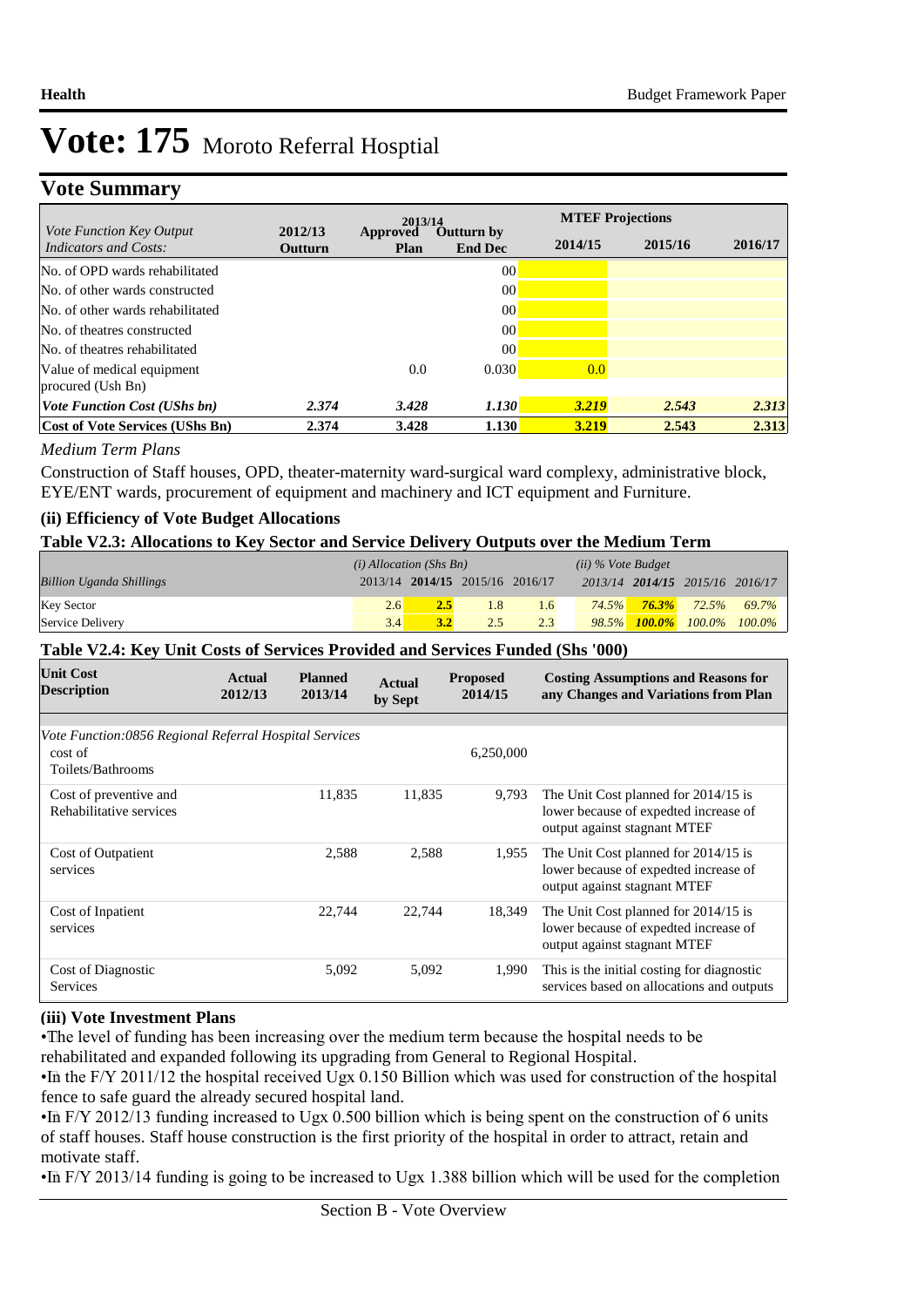## **Vote Summary**

of 6 units of staff houses (0.3 billion) and construction of the first phase of additional 30 units of staff houses (1.038 billion), in line with the priorities of the hospital to address the serious accommodation challenges it has. Ugx 0.050 billion will be used to procure assorted medical equipment (Ugx 0.03 bn), procurement of hospital furniture (Ugx 0.010 bn ) and procurement of ICT Equipment (Ugx 0.010 bn).

### **Table V2.5: Allocations to Capital Investment over the Medium Term**

|                                           | $(i)$ Allocation (Shs Bn) |     |                                 |     | $(ii)$ % Vote Budget |          |                                 |       |
|-------------------------------------------|---------------------------|-----|---------------------------------|-----|----------------------|----------|---------------------------------|-------|
| <b>Billion Uganda Shillings</b>           |                           |     | 2013/14 2014/15 2015/16 2016/17 |     |                      |          | 2013/14 2014/15 2015/16 2016/17 |       |
| Consumption Expendture (Outputs Provided) | 2.0                       | 2.2 | $1.6^{\circ}$                   | 1.4 | 59.5%                | $68.9\%$ | 64.1%                           | 60.5% |
| Investment (Capital Purchases)            | 1.4 <sup>r</sup>          | 1.0 | 0.9                             | 0.9 | $40.5\%$             | $31.1\%$ | 35.9%                           | 39.5% |
| <b>Grand Total</b>                        | 3.4                       | 3.2 | 2.5                             | 2.3 | $100.0\%$            |          | $100.0\%$ $100.0\%$ $100.0\%$   |       |

The major capital expenditure in 2013/14 will be on the first phase of the construction of a storied staff house of 30 units at UGx 1.038 billion. Other capital expenditures will be on completion of 6 units of staff houses (UGx 300 million), procurement of assorted medical equipment (Ugx 30 million), procurement of hospital furniture (Ugx 10 million) and procurement of ICT equipment (Ugx 10 million).

### **Table V2.6: Major Capital Investments**

| <b>Project, Programme</b>                                  | 2013/14                                                                                                                          |                                                                                                                                                                      | 2014/15                                                                                    |  |
|------------------------------------------------------------|----------------------------------------------------------------------------------------------------------------------------------|----------------------------------------------------------------------------------------------------------------------------------------------------------------------|--------------------------------------------------------------------------------------------|--|
| <b>Vote Function Output</b><br><b>UShs Thousand</b>        | <b>Approved Budget, Planned</b><br><b>Outputs (Quantity and Location)</b>                                                        | <b>Proposed Budget, Planned</b><br><b>Actual Expenditure and</b><br><b>Outputs by September</b><br><b>Outputs (Quantity and Location)</b><br>(Quantity and Location) |                                                                                            |  |
| <b>Project 1004 Moroto Rehabilitation Referal Hospital</b> |                                                                                                                                  |                                                                                                                                                                      |                                                                                            |  |
| 085681 Staff houses<br>construction and<br>rehabilitation  | - Construction of three 2<br>bedroomed staff houses<br>completed<br>- First phase of 30 unit storied<br>staff house construction | Completed but extra works<br>(variations) ongoig                                                                                                                     | construction of 30 units staff<br>houses<br>supervision of construction of<br>staff houses |  |
| <b>Total</b>                                               | 1,338,000                                                                                                                        | 78,174                                                                                                                                                               | 999,850                                                                                    |  |
| <b>GoU</b> Development                                     | 1,338,000                                                                                                                        | 78,174                                                                                                                                                               | 999.850                                                                                    |  |
| <b>External Financing</b>                                  | 0                                                                                                                                | 0                                                                                                                                                                    | 0                                                                                          |  |

### **(iv) Vote Actions to improve Priority Sector Outomes**

#### **Table V2.7: Priority Vote Actions to Improve Sector Performance**

| 2013/14 Planned Actions:                                    | 2013/14 Actions by Sept:                                | <b>2014/15 Planned Actions:</b>                            | <b>MT Strategy:</b>                       |  |  |  |
|-------------------------------------------------------------|---------------------------------------------------------|------------------------------------------------------------|-------------------------------------------|--|--|--|
| Sector Outcome 1: Increased deliveries in health facilities |                                                         |                                                            |                                           |  |  |  |
| Vote Function: 08 56 Regional Referral Hospital Services    |                                                         |                                                            |                                           |  |  |  |
| VF Performance Issue: Under staffed structuress             |                                                         |                                                            |                                           |  |  |  |
| Recruitment Plan prepared<br>and submitted to MOH, HSC,     | Recruitment Plan prepared<br>and submitted to MOH, HSC, | <b>Prepare and submit</b><br>Recruitment recruitment plans | Raise staffing level from 42%<br>to $55%$ |  |  |  |
| <b>MOPS</b>                                                 | <b>MOPS</b>                                             | to MOH, MOPS and HSC                                       |                                           |  |  |  |

## *V3 Proposed Budget Allocations for 2014/15 and the Medium Term*

*This section sets out the proposed vote budget allocations for 2014/15 and the medium term, including major areas of expenditures and any notable changes in allocations.* 

#### **Table V3.1: Past Outturns and Medium Term Projections by Vote Function\***

|                                          |                           | 2013/14                |                             | <b>MTEF Budget Projections</b> |         |         |
|------------------------------------------|---------------------------|------------------------|-----------------------------|--------------------------------|---------|---------|
|                                          | 2012/13<br><b>Outturn</b> | Appr.<br><b>Budget</b> | Spent by<br><b>End Sept</b> | 2014/15                        | 2015/16 | 2016/17 |
| Vote: 175 Moroto Referral Hosptial       |                           |                        |                             |                                |         |         |
| 0856 Regional Referral Hospital Services | 2.374                     | 3.428                  | 0.520                       | 3.219                          | 2.543   | 2.313   |
| <b>Total for Vote:</b>                   | 2.374                     | 3.428                  | 0.520                       | 3.219                          | 2.543   | 2.313   |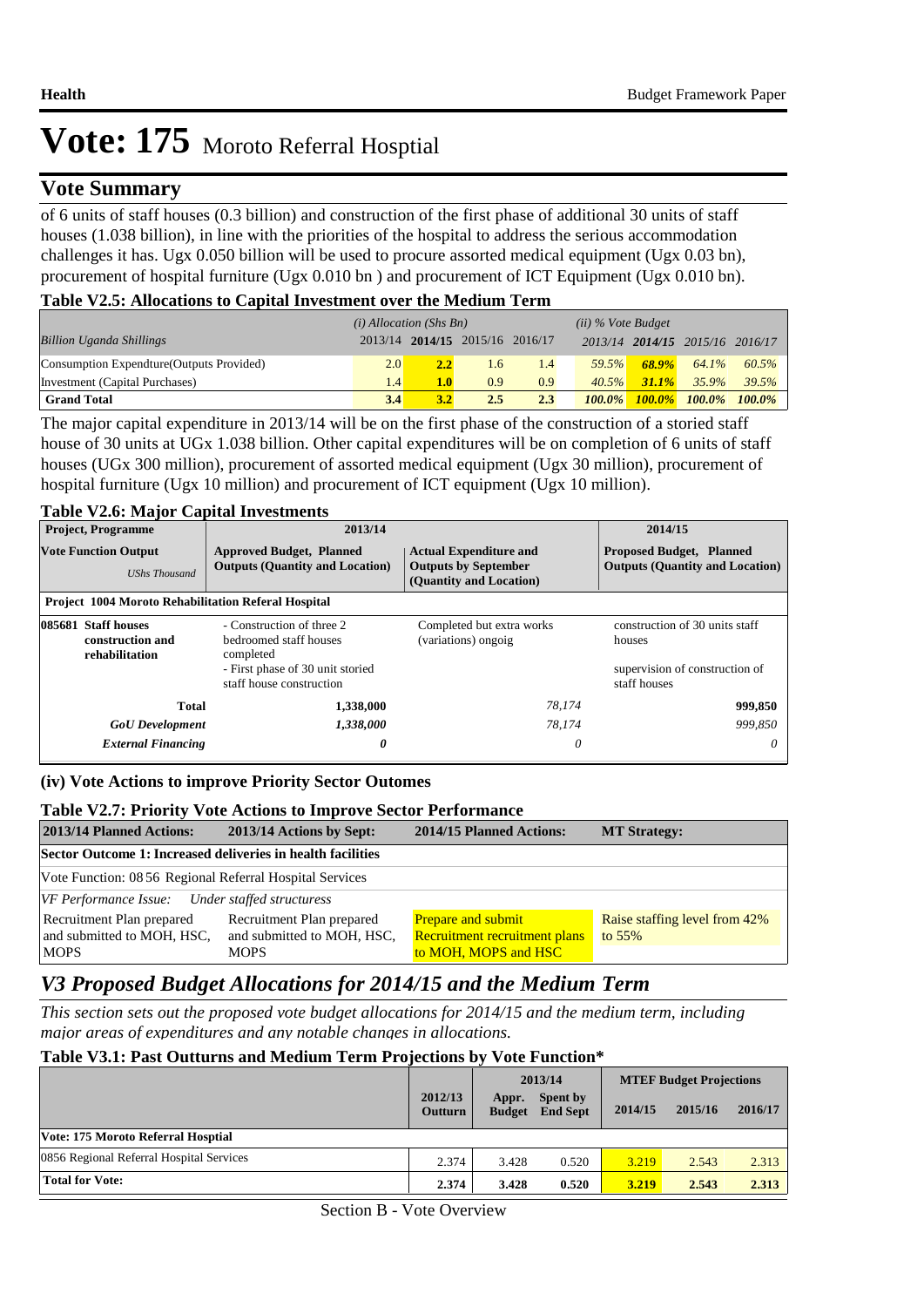## **Vote Summary**

### **(i) The Total Budget over the Medium Term**

### **(ii) The major expenditure allocations in the Vote for 2014/15**

Major expenditure allocations include, cleaning hospital wards and units, cleaning hospital compound, emptying V.I.P latrines, unblocking sewage lines, tyres for motorvehicles, fuel for generator, printing and stationnery, training, maintenance of infrustructure, property expenses, allowances, travel, construction of 30 unit staff house, procurement of assorted medical equipment, hospital furniture and ICT equipment.consultancy for supervision of construction

### **(iii) The major planned changes in resource allocations within the Vote for 2014/15**

### **Table V3.2: Key Changes in Vote Resource Allocation**

|                         |                               | <b>Changes in Budget Allocations and Outputs from 2013/14 Planned Levels:</b> |         |                   |          | <b>Justification for proposed Changes in</b> |
|-------------------------|-------------------------------|-------------------------------------------------------------------------------|---------|-------------------|----------|----------------------------------------------|
|                         | 2014/15                       |                                                                               | 2015/16 |                   | 2016/17  | <b>Expenditure and Outputs</b>               |
|                         |                               | Vote Function:0801 Regional Referral Hospital Services                        |         |                   |          |                                              |
| Output:                 | 0856 01 Inpatient services    |                                                                               |         |                   |          |                                              |
| <b>UShs Bn:</b>         |                               | $0.154$ UShs Bn:                                                              |         | $-0.053$ UShs Bn: | $-0.283$ |                                              |
|                         | There was an increase in the  |                                                                               |         |                   |          |                                              |
|                         | wage bill and reallocation    |                                                                               |         |                   |          |                                              |
| from management and     |                               |                                                                               |         |                   |          |                                              |
| support services        |                               |                                                                               |         |                   |          |                                              |
| Output:                 | 0856 02 Outpatient services   |                                                                               |         |                   |          |                                              |
| <b>UShs Bn:</b>         |                               | $0.046$ UShs Bn:                                                              |         | $-0.155$ UShs Bn: | $-0.155$ |                                              |
|                         | There was an increase in the  |                                                                               |         |                   |          |                                              |
|                         | wage bill and reallocation    |                                                                               |         |                   |          |                                              |
| from management and     |                               |                                                                               |         |                   |          |                                              |
| support services        |                               |                                                                               |         |                   |          |                                              |
| Output:                 |                               | 0856 06 Prevention and rehabilitation services                                |         |                   |          |                                              |
| <b>UShs Bn:</b>         |                               | $0.041$ UShs Bn:                                                              |         | $-0.077$ UShs Bn: | $-0.077$ |                                              |
|                         | There was an increase in the  |                                                                               |         |                   |          |                                              |
|                         | wage bill and reallocation    |                                                                               |         |                   |          |                                              |
| from management and     |                               |                                                                               |         |                   |          |                                              |
| support services        |                               |                                                                               |         |                   |          |                                              |
| Output:                 |                               | 0856 77 Purchase of Specialised Machinery & Equipment                         |         |                   |          |                                              |
| <b>UShs Bn:</b>         |                               | $-0.030$ UShs Bn:                                                             |         | $-0.030$ UShs Bn: | $-0.030$ |                                              |
| decline in government   |                               |                                                                               |         |                   |          |                                              |
|                         | financing to some priority    |                                                                               |         |                   |          |                                              |
| areas, focrcing us to   |                               |                                                                               |         |                   |          |                                              |
|                         | concentrate the available for |                                                                               |         |                   |          |                                              |
| completing staff houses |                               |                                                                               |         |                   |          |                                              |
| Output:                 |                               | 0856 81 Staff houses construction and rehabilitation                          |         |                   |          |                                              |
| <b>UShs Bn:</b>         |                               | $-0.338$ UShs Bn:                                                             |         | $-0.425$ UShs Bn: | $-0.425$ |                                              |
| decline in government   |                               |                                                                               |         |                   |          |                                              |
| financing, compared to  |                               |                                                                               |         |                   |          |                                              |
| previous year           |                               |                                                                               |         |                   |          |                                              |

## *V4: Vote Challenges for 2014/15 and the Medium Term*

*This section sets out the major challenges the vote faces in 2014/15 and the medium term which the vote has been unable to address in its spending plans.*

| <b>Additional Requirements for Funding and</b><br><b>Outputs in 2014/15:</b> | <b>Justification of Requirement for</b><br><b>Additional Outputs and Funding</b> |  |  |
|------------------------------------------------------------------------------|----------------------------------------------------------------------------------|--|--|
| Vote Function:0875 Regional Referral Hospital Services                       |                                                                                  |  |  |
| 0856 75 Purchase of Motor Vehicles and Other Transport Equipment<br>Output:  |                                                                                  |  |  |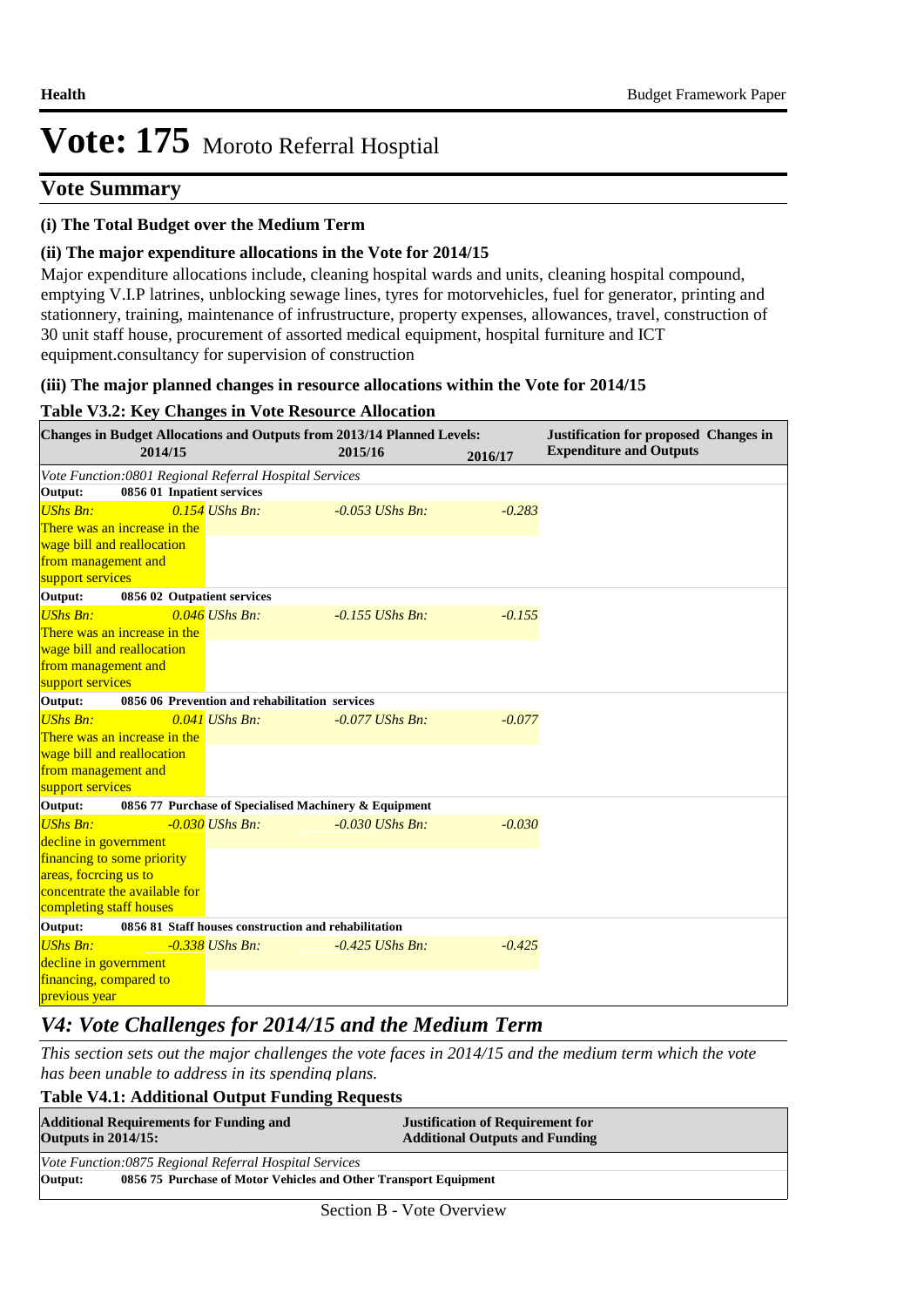## **Vote Summary**

| <b>Additional Requirements for Funding and</b><br><b>Outputs in 2014/15:</b>                                                                                                                                                                                                                                                                               | <b>Justification of Requirement for</b><br><b>Additional Outputs and Funding</b>                                                                                                                                                                                                                |  |  |  |  |
|------------------------------------------------------------------------------------------------------------------------------------------------------------------------------------------------------------------------------------------------------------------------------------------------------------------------------------------------------------|-------------------------------------------------------------------------------------------------------------------------------------------------------------------------------------------------------------------------------------------------------------------------------------------------|--|--|--|--|
| <b>UShs Bn:</b><br>0.350<br><b>Procurement of an Ambulance</b><br>Procurement of a vehicle for the Hospital Director                                                                                                                                                                                                                                       | The hospital ambulance is in a dangerous mechanical condition<br>and needs to be replaced. There is only one vehicle for both the<br>hospital activities and Directors use. This affects service delivery<br>and directors outputs.                                                             |  |  |  |  |
| 0856 80 Hospital Construction/rehabilitation<br>Output:                                                                                                                                                                                                                                                                                                    |                                                                                                                                                                                                                                                                                                 |  |  |  |  |
| <b>UShs Bn:</b><br>2.500<br><b>Construction of Administration block</b><br>Construction of the laboratories<br><b>Construction of Store/service center</b><br>Construction of Interns' house<br><b>Construction of Medical Equipment Workshop</b><br><b>Construction of a Regional Blood Bank</b><br><b>Procurement of an Ambulance</b><br><b>Staffing</b> | The hospital is in a dilapidated state. A situation analysis of the<br>hospital indicates that over 90% of the buildings should be<br>demolished. There is need for replacement of the buildings to be<br>demolished.                                                                           |  |  |  |  |
| 0856 81 Staff houses construction and rehabilitation<br>Output:                                                                                                                                                                                                                                                                                            |                                                                                                                                                                                                                                                                                                 |  |  |  |  |
| 2.500<br><b>UShs Bn:</b><br>Construction of Staff houses (underfunded)                                                                                                                                                                                                                                                                                     | Provision of staff accomodation will contribute to attraction,<br>motivation and retention of staff for improved service delivery.<br>This will lead to improved quality of life especially of children<br>and women and subsequently increased productivity for their<br>improved livelihoods. |  |  |  |  |
| 0856 83 OPD and other ward construction and rehabilitation<br>Output:                                                                                                                                                                                                                                                                                      |                                                                                                                                                                                                                                                                                                 |  |  |  |  |
| UShs Bn:<br>2.500<br><b>ENT, EYE and Dental wards and Theater</b>                                                                                                                                                                                                                                                                                          | To provide Opthalmic, ENT and Dental inpatient services which<br>are supposed to be provided in a Regional Hospital                                                                                                                                                                             |  |  |  |  |
| Output:<br>0856 85 Purchase of Medical Equipment                                                                                                                                                                                                                                                                                                           |                                                                                                                                                                                                                                                                                                 |  |  |  |  |
| UShs Bn:<br>0.950<br><b>Equipment for ENT, EYE, Theater other surgical equipment</b>                                                                                                                                                                                                                                                                       | These inputs (equipment) will enhance the hospitals' capacity to<br>provide Regional Referral Hospital services for improved health<br>of the people in Karamoja.                                                                                                                               |  |  |  |  |

*This section discusses how the vote's plans will address and respond to the cross-cutting policy, issues of gender and equity; HIV/AIDS; and the Environment, and other budgetary issues such as Arrears and NTR..* 

## **(i) Cross-cutting Policy Issues**

## *(i) Gender and Equity*

The following will be under taken to address Gender and Equity issues; Under Reproductive Health, emphasis will be on rolling out of the road map for reduction of marternal and neonatal mortality. This will be done through; procuring and distributing EMoC medicines, supplies and equipment, supporting the mobilisation for emergency obstetric and new born care and conducting marternal and perinatal death audits to address gaps and improve quality of care. Other strategies geared towards addressing Gender and Equity issues include; Elimination of Mother to Child transmission, Safe Male Circumcision, HPV vaccination

## *(ii) HIV/AIDS*

HIV/AIDS prevention will be enhanced through strengthening of the ART clinic and conducting outreach services in HCT and Elimination of Mother to Child Transmission and caring out Male Circumcision campaigns and services. Constant supply of laboratory and medicines and medical supplies for HIV/AID services will be ensured with the help of development partners in HIV/AIDS care.

### *(iii) Environment*

To address the environmental issues, the Hospital will work with Local Governments and other partners to minimise Environmental pollution with Medical waste. The Hospital will ensure that Environmental Impact Assessment is done before the installation of the incinerator by MOH.